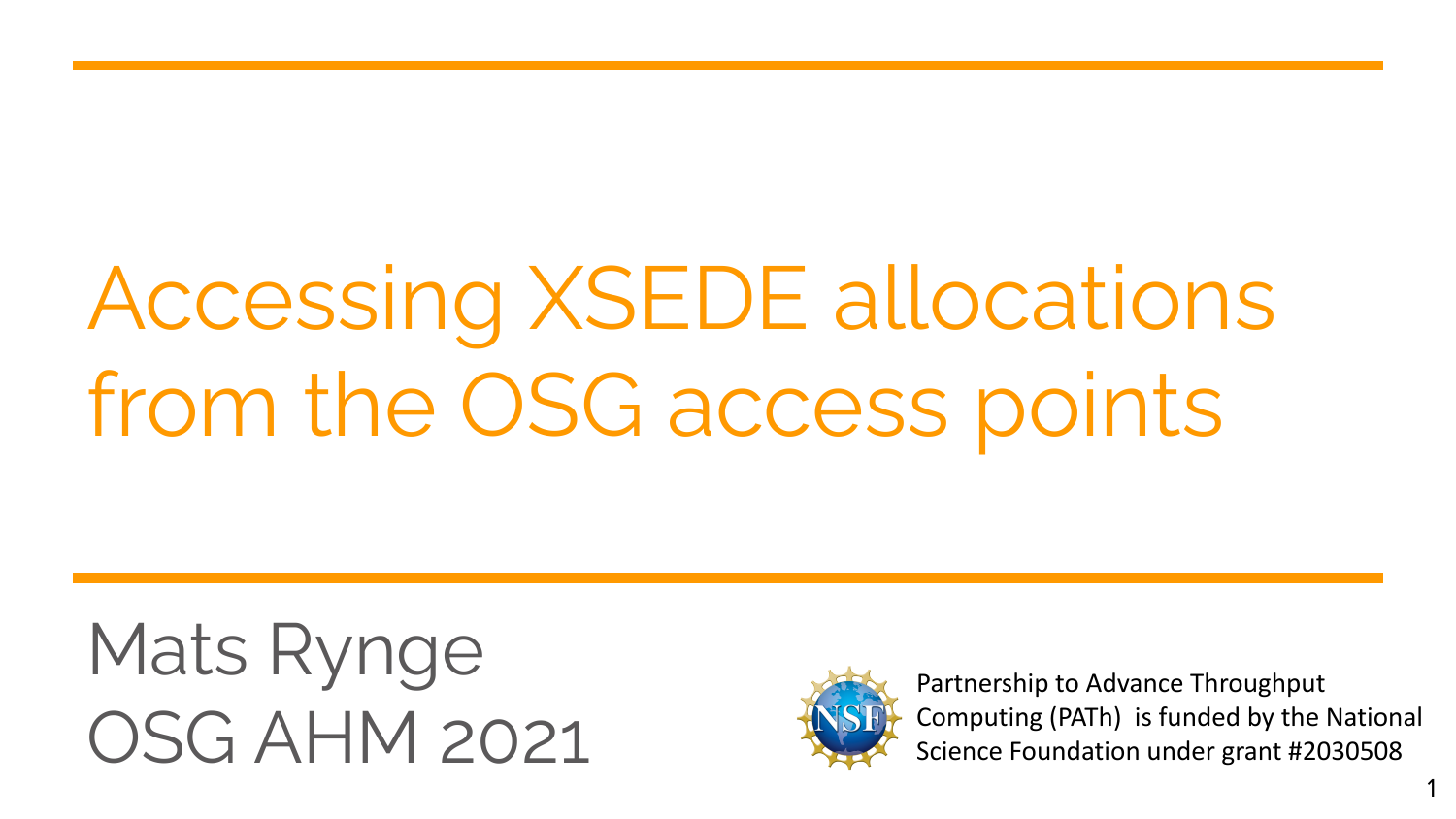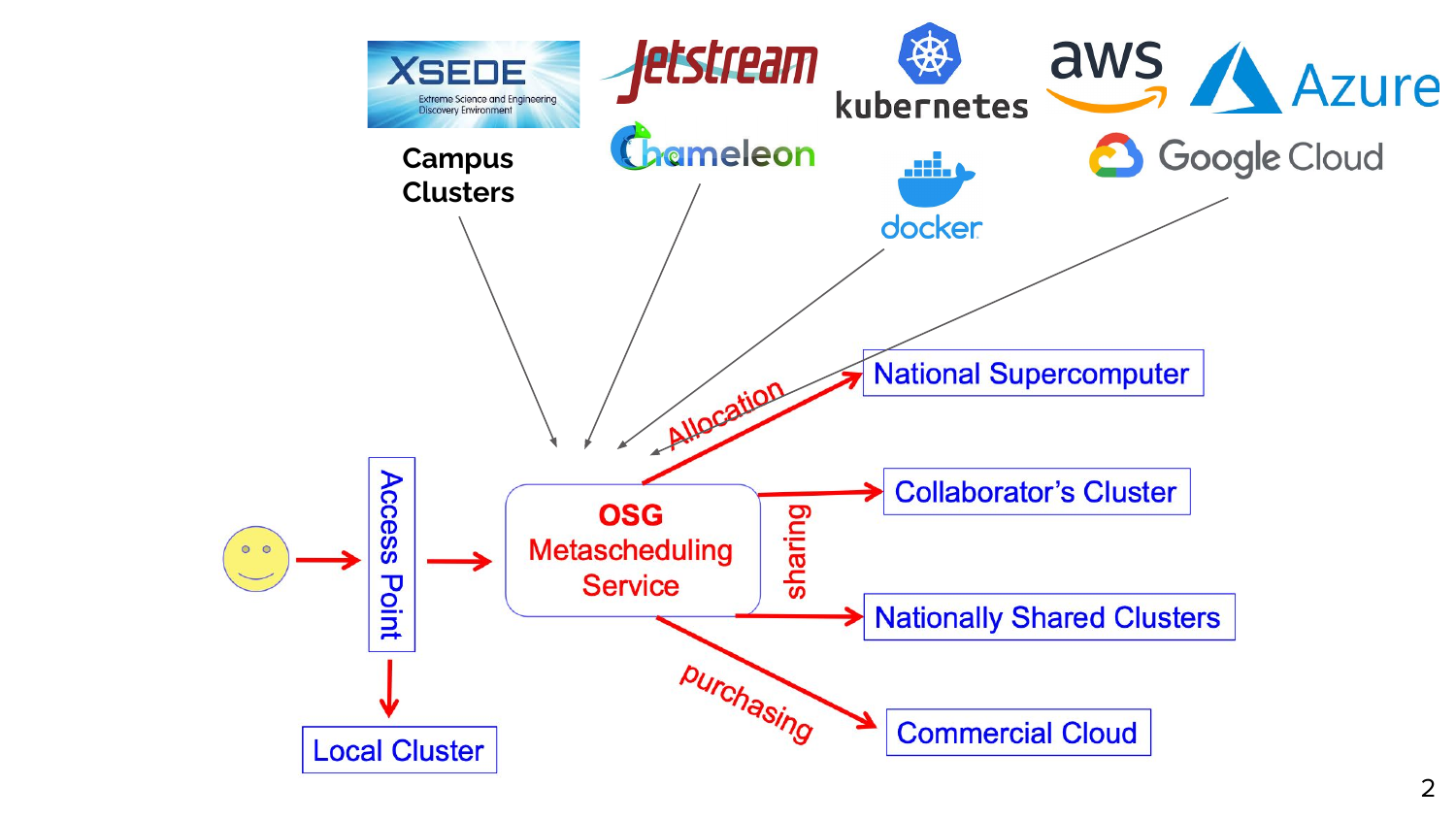## XSEDE Resources for dHTC

- SDSC Expanse ○ HPC, Mounts /CMVFS
- PSC Bridges2
	- HPC, different node types, for example large memory and GPUs
- IU Jetstream ○ Cloud
- TACC Stampede2 ○ HPC, large parallel jobs

<https://www.xsede.org/ecosystem/resources>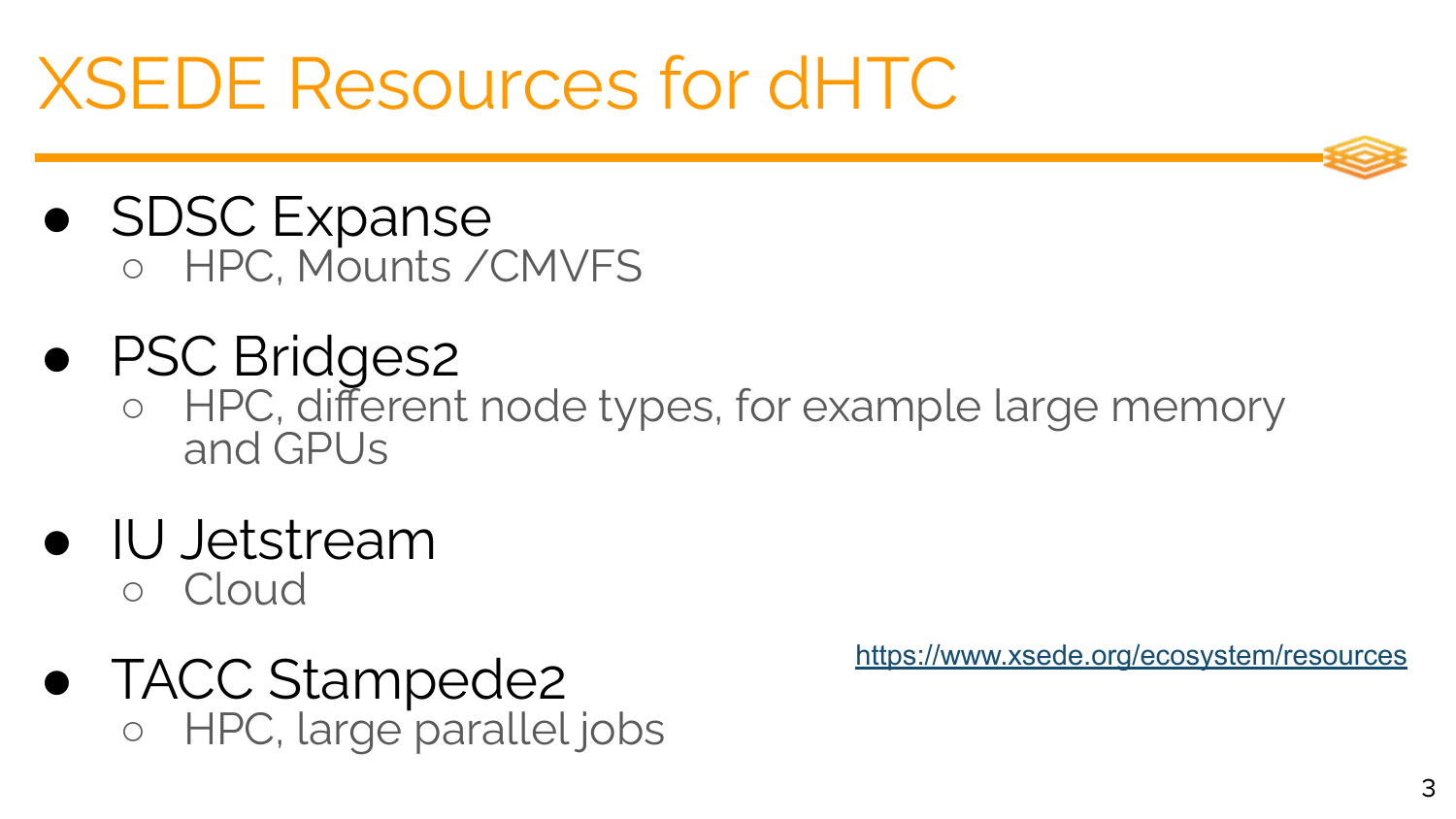### Startup Allocation

This table displays the Startup allocations limits request per resource.

| <b>RESOURCE</b>                                  | <b>SERVICE UNITS LIMIT</b> |
|--------------------------------------------------|----------------------------|
| Bridges-2 Regular Memory (PSC) 50,000 core-hours |                            |
| Bridges-2 Extreme Memory (PSC) 1,000 core-hours  |                            |
| Bridges-2 GPU (PSC)                              | 2,500 GPU-hours            |
| Bridges GPU-AI (PSC)                             | 1,500 GPU-hours            |
| Expanse (SDSC)                                   | 50,000 core-hours          |
| Expanse GPU (SDSC)                               | 2,500 GPU-hours            |
| Jetstream (IU/TACC)                              | 50,000 Virtual CPU Hours   |
| Open Science Grid                                | 200,000 CPU-hours          |
| Stampede2 (TACC)                                 | 1,600 node-hours           |

Appropriate uses for Startup allocations include:

- 1. Small-scale computational activities that require the unique capabilities of resources allocated through XSEDE
- 2. Application development by researchers and research teams
- 3. Benchmarking, evaluation and experimentation on the various resources
- 4. Developing a science gateway or other infrastructure software components

Startup requests require minimal documentation: the project's abstract and the PI's CV.

**Note: one expected outcome is code performance and scaling data for a research allocation!**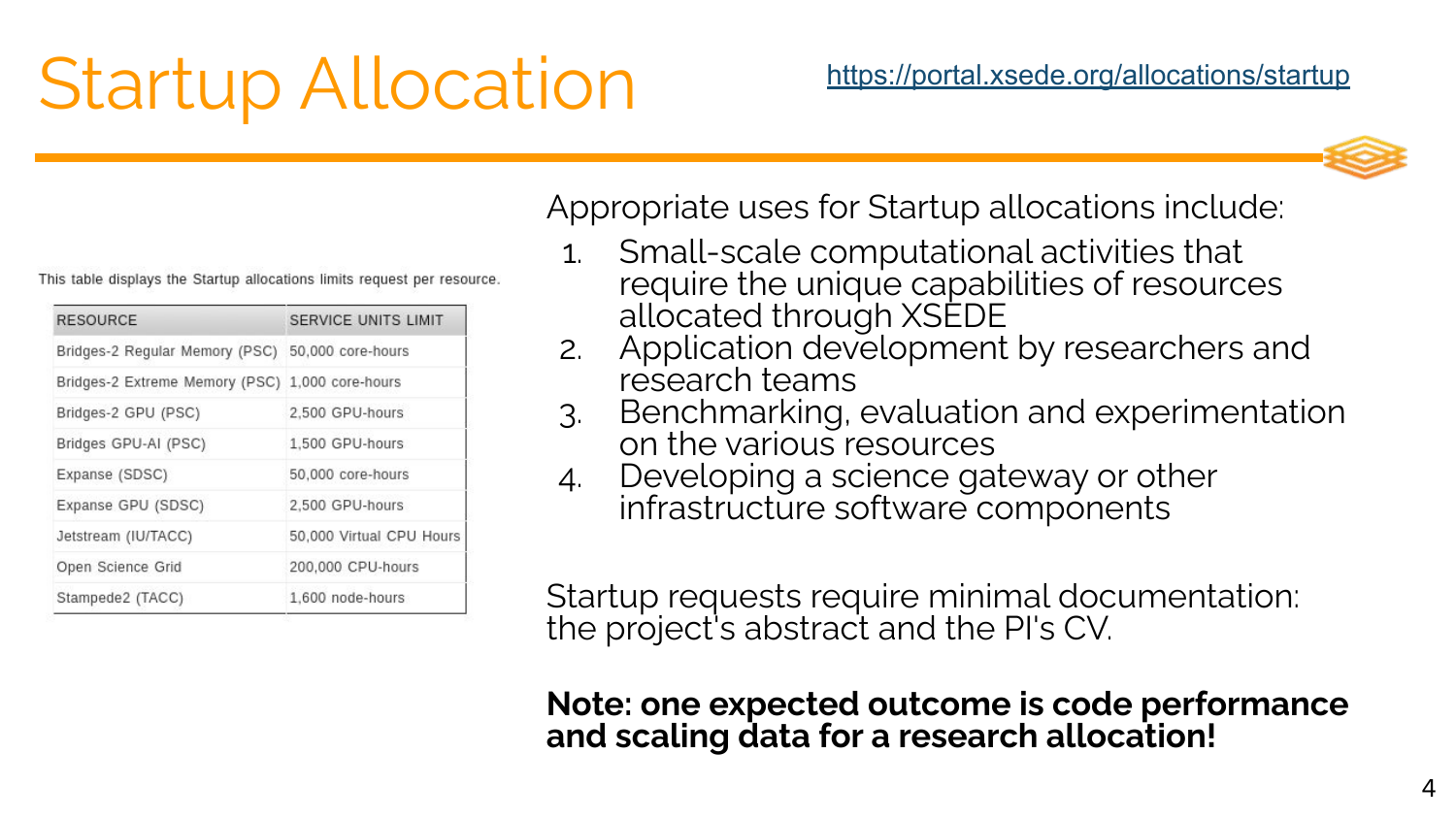### Research Allocation

#### **Webinar: Code Performance and Scaling**

NEW Ken Hackworth from PSC and Lars Koesterke from TACC discuss the technical aspects of research allocation proposals including how best to gather and present scaling and code performance statistics and estimating SU requests in your allocation proposals.



Code Performance and Scaling Recorded: April 1, 2020 Run time: 1hr 7mins

#### **Webinar: How to Write a Successful XSEDE Proposal**

This recently recorded presentation details all the steps and requirements needed for successful research allocation requests. Topics covered include Computation Methodologies, Justification for SUs requested and many others.



Writing and Submitting a Successful XSEDE Proposal Recorded: September 24, 2019 Run time: 1 hour 34 minutes

How best to gather and present scaling and code performance statistics and estimating SU requests in your allocation proposals

Quarterly submission / peer reviewed

- 1. Appropriateness of Methodology
- 2. Appropriateness of Research Plan
- Efficient Use of Resources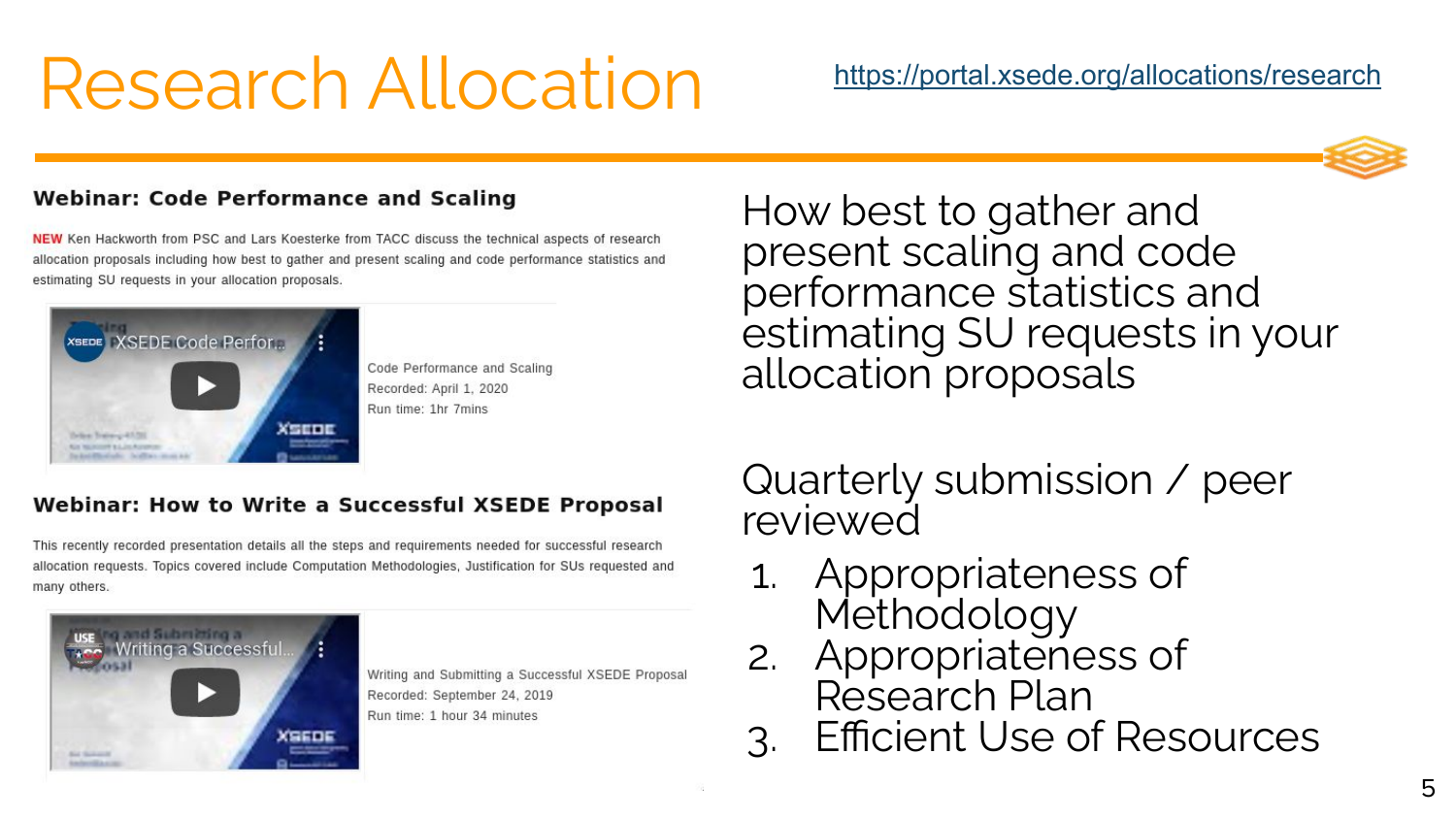Whole VO: all users in a VO or large group maps to a single allocation

*This is the current OSG model, and is well supported*

Individual PI: a PI has an allocation to support their own research

*This is the XSEDE model, and OSG is still working on support it well*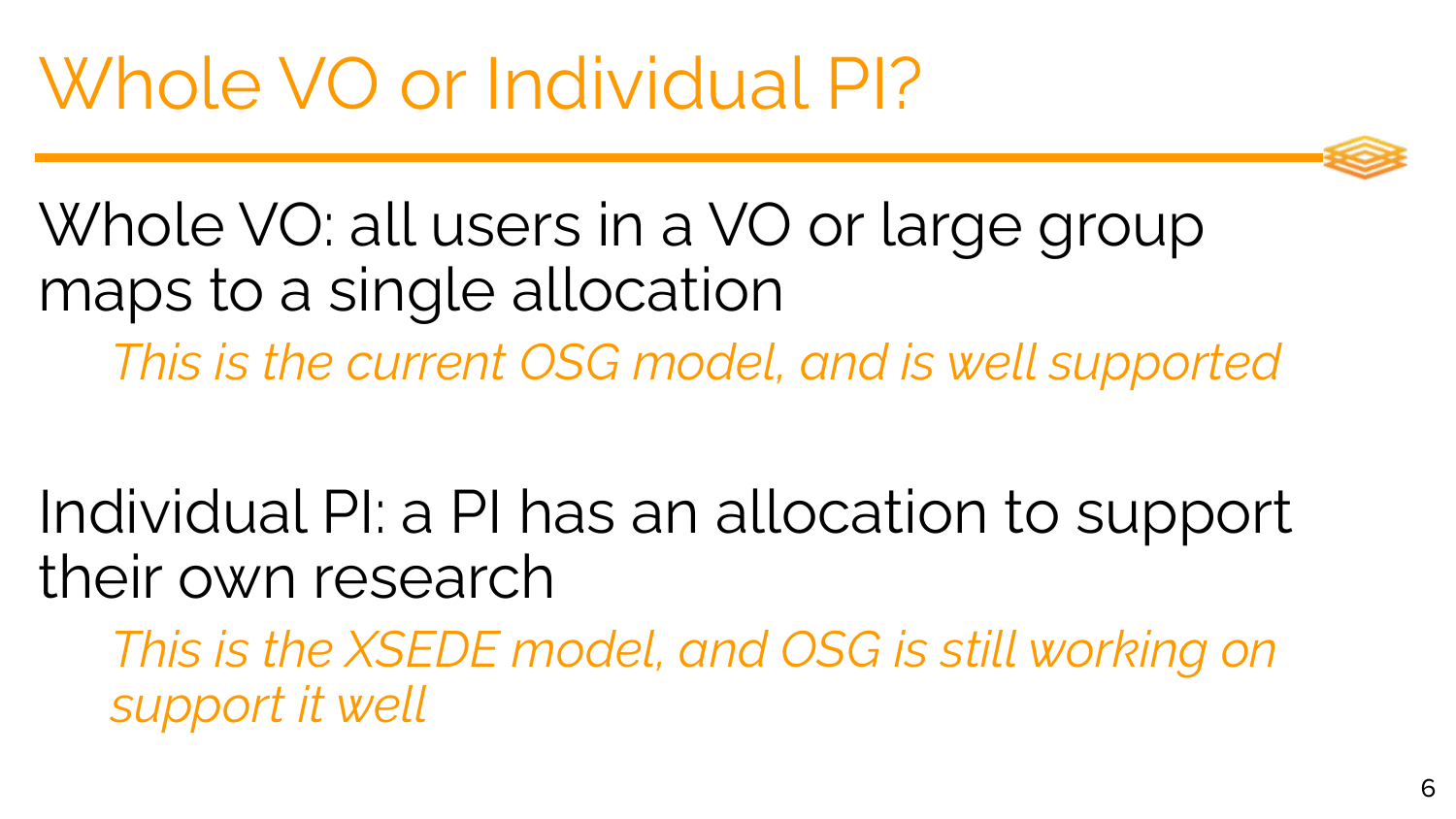### Whole VO

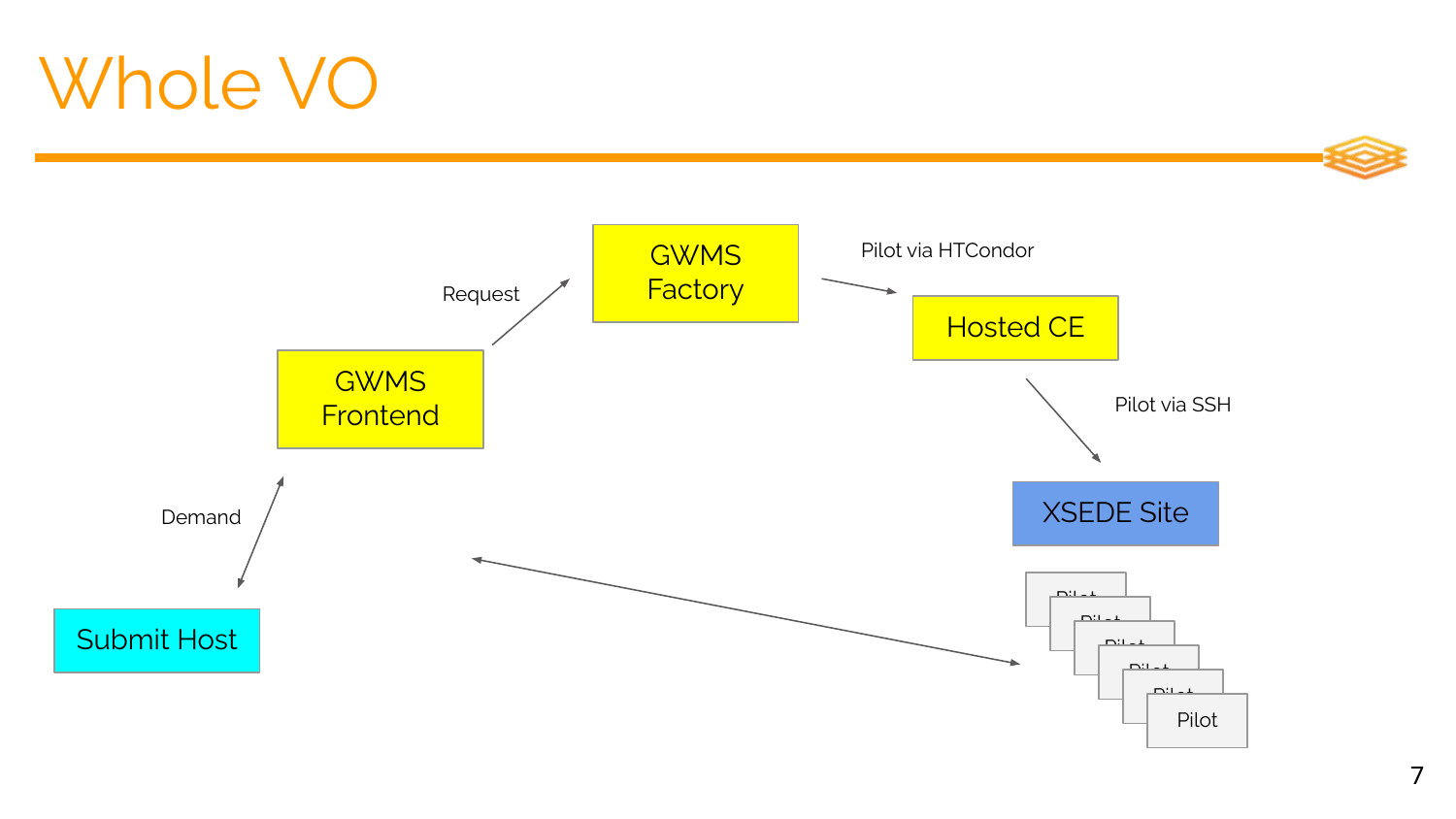## Individual PI



#### In the fronted config looks like this:

<security classad\_proxy="/tmp/vo\_proxy" proxy\_DN="/DC=com/DC=DigiCert-Grid/0=0pen Science Grid/ 0U=Services/CN=osg-ligo-1.t2.ucsd.edu" proxy\_selection\_plugin="ProxyProjectName" security\_name="LIGO" sym\_key="aes\_256\_cbc">

<credentials>

OSG All Hands Meeting 2016 6

<credential absfname="/tmp/vo\_proxy" security\_class="frontend" trust\_domain="grid"

type="grid\_proxy"/> </credentials> </security>

#### And in the job submit file:

 $executable = /bin / sleep$  $arguments = 1600$ error = test-\$(Process).error  $log = test-S(Process).log$ output = test-\$(Process).out +DESIRED\_Sites="Stampede"  $+is$  itb = True +ProjectName="TG-PHY123456"

**UC San Diego** 

ProjectName is overloaded

TG-\* project ids might need to be remapped on individual XSEDE sites

START expression needs updating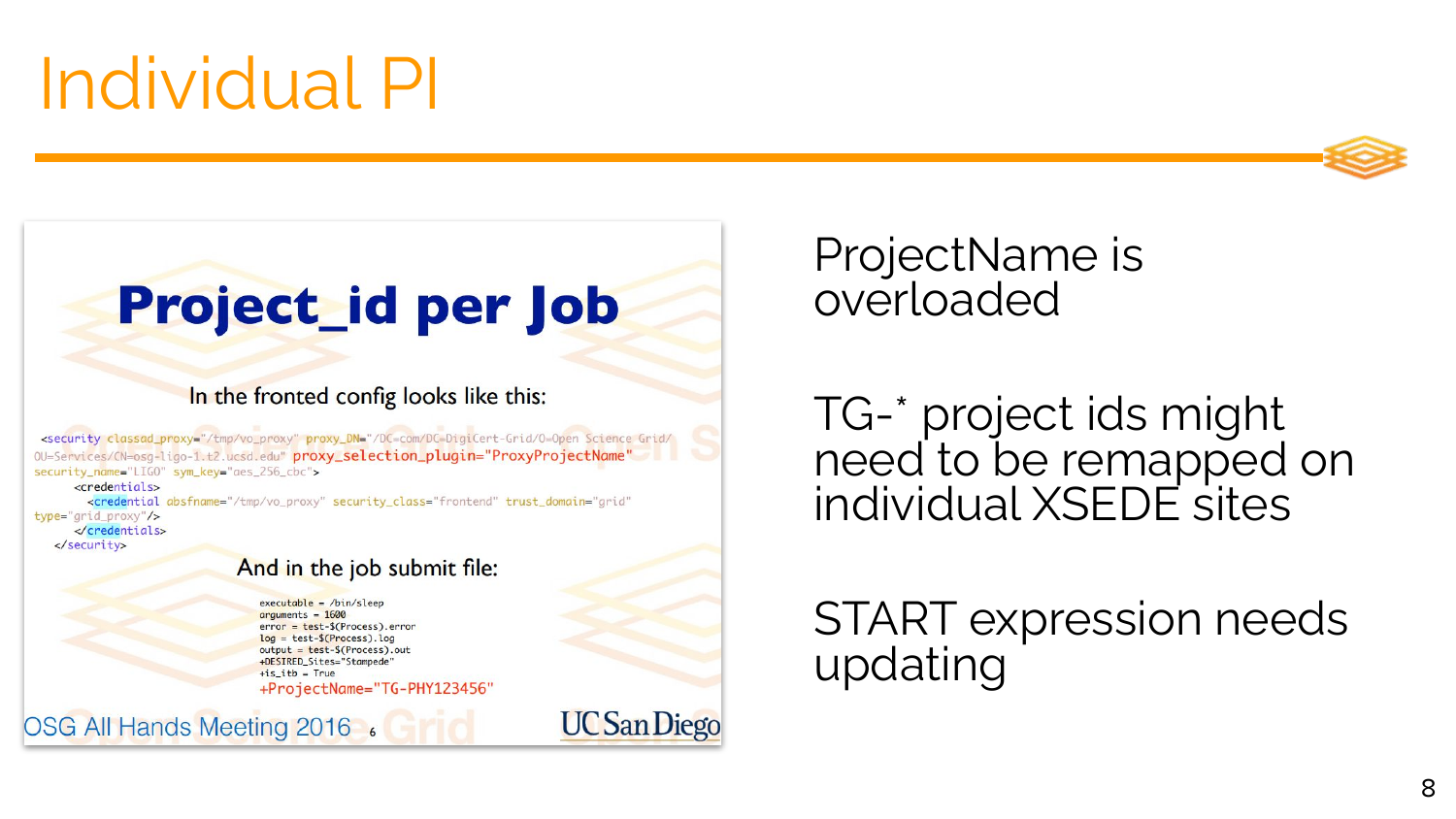### Docker Container

#### CentOS 7 base

- HTCondor 8.9.X (required for IDTOKENS)
- OSG Open Pool attribute advertisements / job wrapper
- Entrypoint to configure and start HTCondor

Docker: **opensciencegrid/osgvo-docker-pilot**

<https://github.com/opensciencegrid/osgvo-docker-pilot>